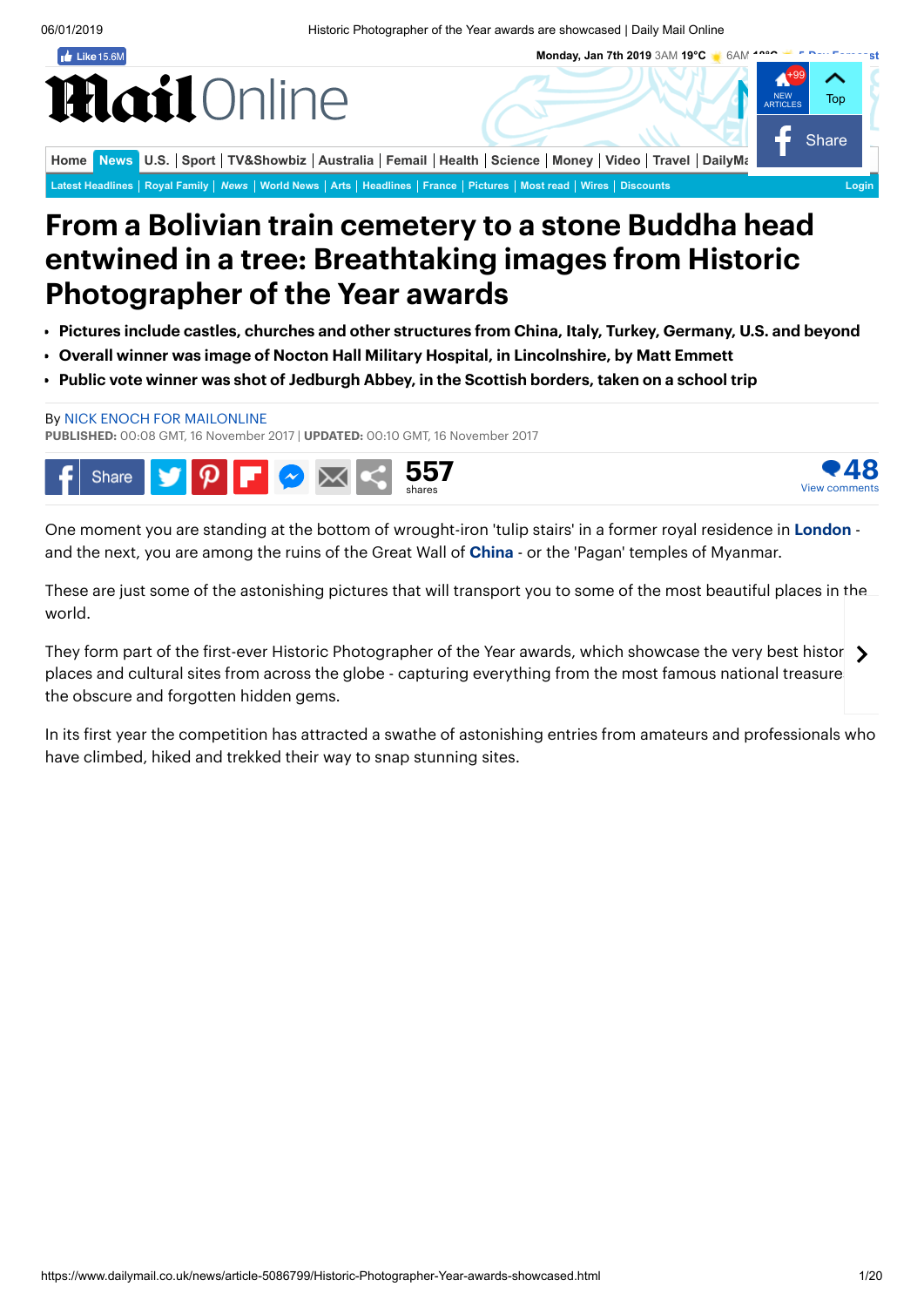

OVERALL WINNER: Nocton Hall Military Hospital, in Lincolnshire (by Matt Emmett). This 400m-long corridor forms part o old hospital last used by US military stationed in the UK during the first Gulf War (Operation Desert Storm). The site was loaned to American forces in 1984 to treat injured soldiers flown back from Iraq. However the war was a success and only 35 patients were treated there. The site was handed back to the UK in 1995 and remains to this day in a derelict state